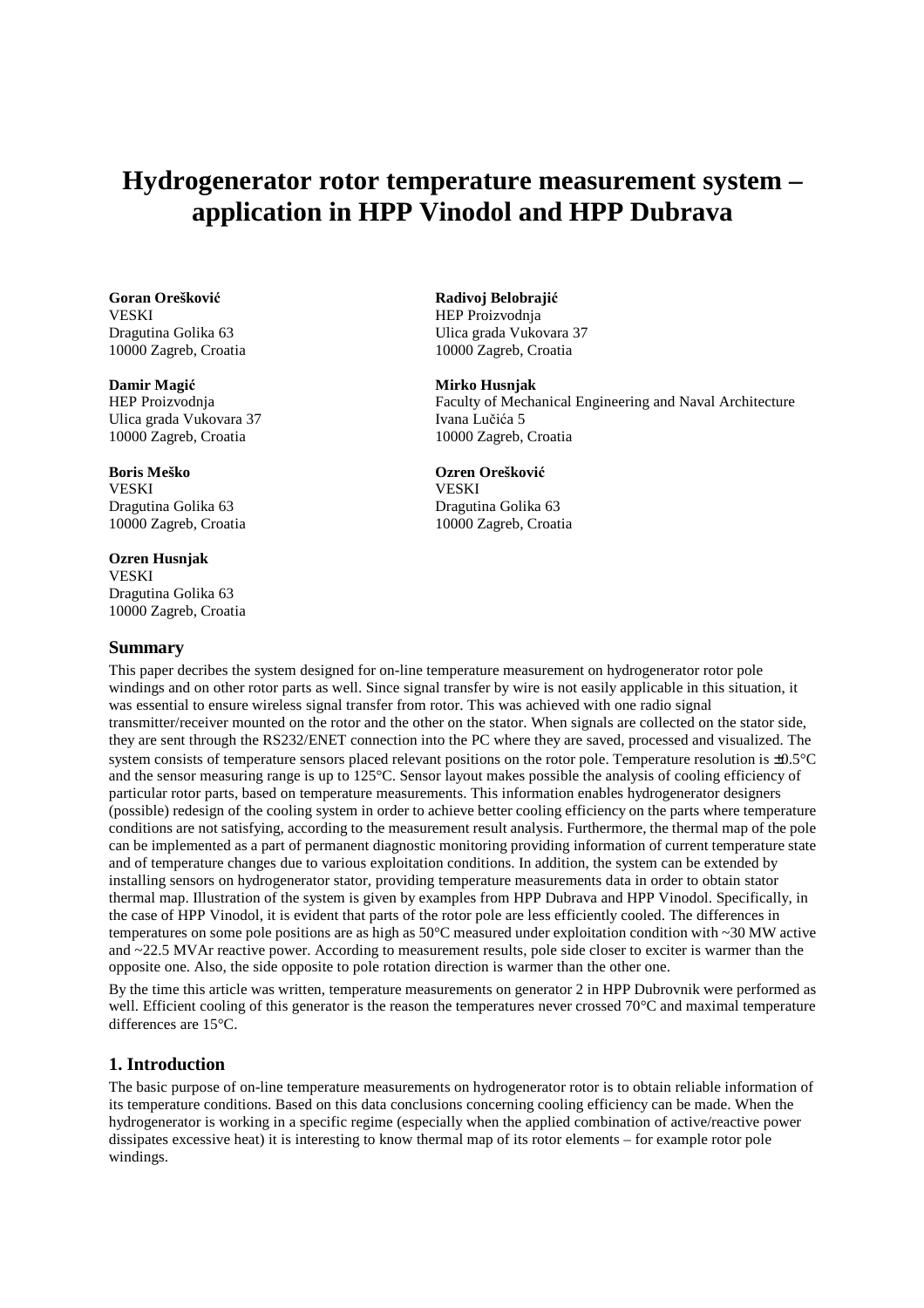It is desired for the temperatures to be as low as possible (indicating good cooling efficiency). It is also important that the temperature distribution on pole windings is as uniform as possible in order to avoid temperature asymmetry caused thermally induced stress on pole windings. This stress can result in more or less drastical reduction of life expectancy or, in worst case, insulation failure.

The temperatures can be added to permanent diagnostic monitoring system database and analysed offline as a thermal map at a specific time stamp or in trending diagrams for desired time periods.

# **2. Technical solution**

Since temperature measurements during generator operation is of interest, the basic technical problem to solve was reliable data transfer from rotor to stator. This was achieved using wireless technology (radio link). One radio receiver/transmitter was placed on rotor and the other on stator side. Temperature sensors pass the signal in digital form to rotor transmitter/receiver after which the rotor transmitter/receiver sends information to receiver/transmitter on stator side (Fig. 1.)

Sensor resolution is ±0.5°C and can measure up to 125°C. Because of their small dimensions – the sensors can be installed on almost any rotor/stator part in layout and number sufficient to obtain data for reliable thermal map calculation. Since the sensors are parallely connected and since each sensor has unique address it is enough to use only one radio transmitter/receiver on rotor thus reducing the overall installation size and complexity.

Due to RS232/ENET (serial/ethernet) converter – as an extra advantage – the temperature data is shared over local area network (LAN) so any authorized user can access it.



*Fig. 1. Schematics of temperature measurement. Radio-link is needed to ensure wireless data transfer from rotor to stator.* 

# **2. Measurement results**

Measurement results are divided into three sections according to the Hydro Power Plant (HPP) they were measured.

#### **2.1 HPP Dubrava**

In HPP Dubrava the temperature sensors are placed on rotor pole windings as shown on Fig. 2.



*Fig. 2. Temperature sensor layout on rotor pole of generator 1 in HPP Dubrava.* 

Temperature monitoring system is integrated as a part of permanent diagnostic generator monitoring system because temperature trends are an important indicator of the generator rotor condition. Fig. 3. shows comparison of relevant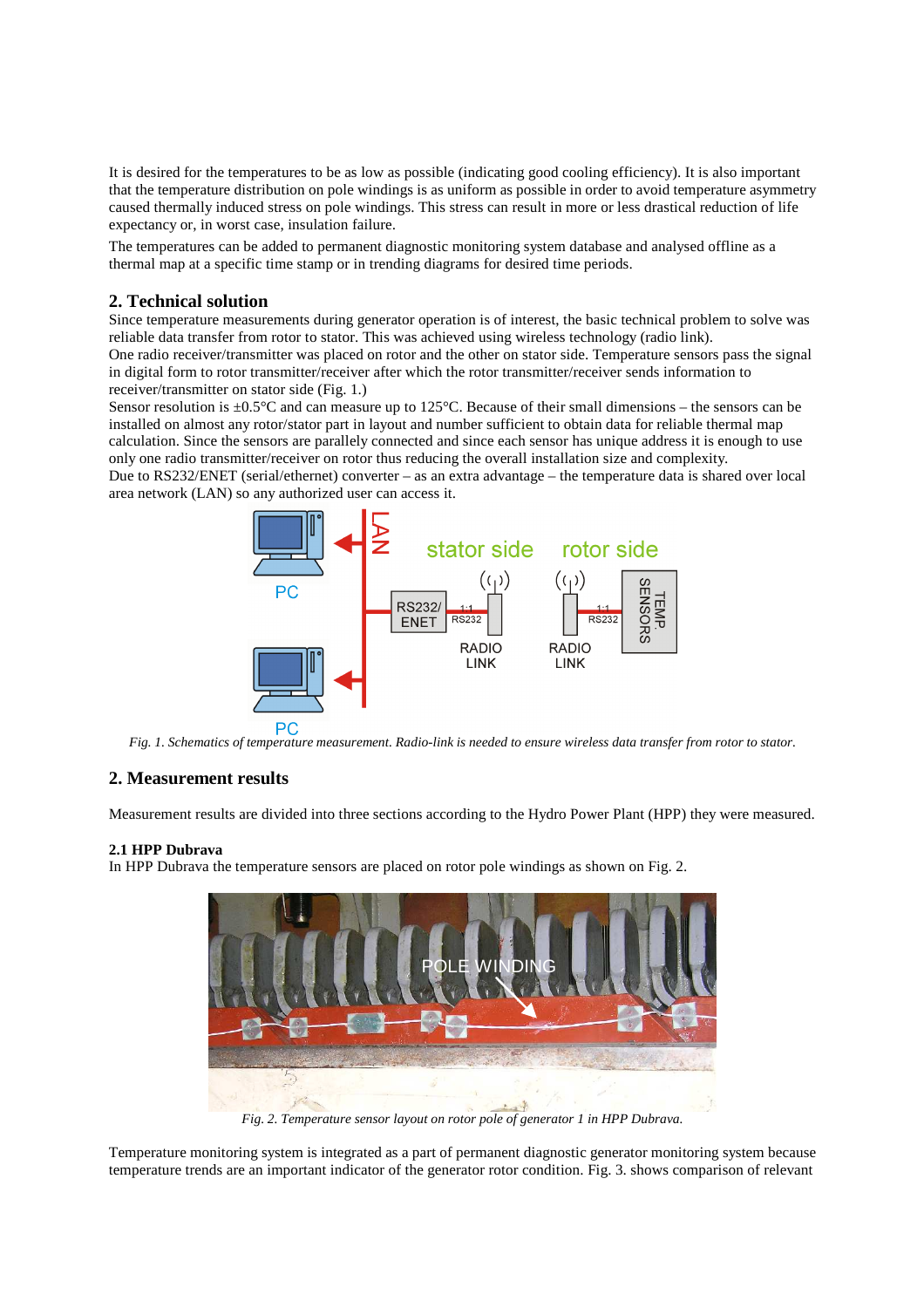electrical quantities (excitation current/voltage – diagram D1) and short-time temperature trends on generator 1 in HPP Dubrava.



*Fig. 3. Trending of electrical quantities (diagram D1: excitation current/voltage) and temperatures (diagram D2) on generator 1 in HPP Dubrava.* 

In addition to temperatures, excitation current and excitation voltage, magnetic induction, air-gap (both measured by means of sensor bonded on rotor pole) and resistance of isolation measurements are also a part of the system. Generally, it is possible to collect 8, 16, etc. (depending on the number of integrated modules) analog quantities on rotor and transfer them using wireless technology to stator.

#### **2.2 HPP Vinodol**

Cross-section of horizontal generator in HPP Vinodol, where the rotor temperature measurement layout used in following example is installed, is shown in Fig. 4.



*Fig. 4. Cross-section of generator in HPP Vinodol. The arrows show the direction of air flow. Important generator parts are labelled.*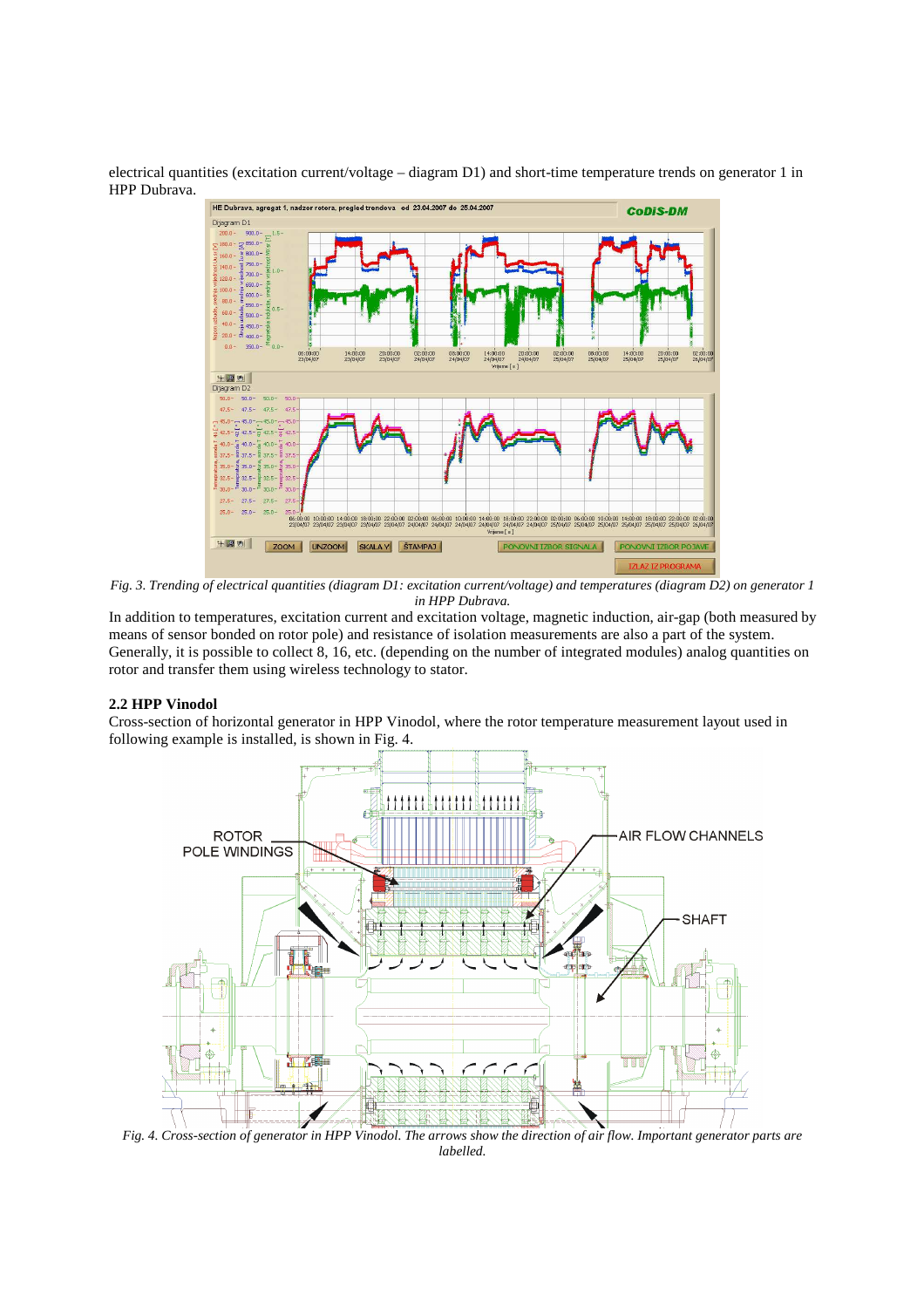Important elements have been labeled. Air inflow is axial and outflow radial as indicated by arrows. Detailed temperature measurements (thermal map) on rotor pole windings were implemented under different exploitation conditions. Temperature sensors (total number 112) were installed as shown in Fig. 5.



 *Fig. 5. LEFT: Rotor cross-section. The air flows in arrow direction. Black dots mark the places where temperature sensors are installed. RIGHT:Partial cross section of the rotor. Important elements are labeled.* 

Sensor layout is determined by the design of pole cooling channels. The poles are cooled by air – flowing radially through air-flow channels. Leaving the channels the air flows into inter-winding area where it takes over the heat dissipated by pole windings. After that, the air flows into the stator air channels.

The first topic of these measurements was to check whether the temperature of air flowing into the air channels was the same for all channels. The sensors were also installed in-between air channels on the same distance from the shaft to obtain axial temperature distribution throughout the entire pole length. The sensors were also installed on different distance from the shaft (radially).

Temperature sensor layout is shown on Fig. 5.

Due to symmetrical design of generator (Fig. 4.) close to uniform distribution of temperatures was expected. There is no particular reason for asymmetrical temperature distribution on pole winding, respectively, different sides of winding (axial direction) should have similar temperature distribution. But, as described later in text, the measurements show unexpectedly large temperature differences on various measuring positions. Photo of pole winding in HPP Vinodol is shown in Fig. 6. The photo was taken during the process of sensor installation.



*Fig 6. Photo of pole winding in HPP Vinodol during the process of temperature sensor installation.* 

At ~16h on 14. 3. 2007. the generator regime was ~30 MW, ~20 MVAr (excitation current ~900 A). The generator was working in this regime for a couple of hours (until ~19h). By comparing two measuring positions on the windings with largest temperature differences, maximal difference value of about 50°C (at 19h) was recorded – Fig. 7 (positions of sensors with these temperatures are marked on Fig. 8.).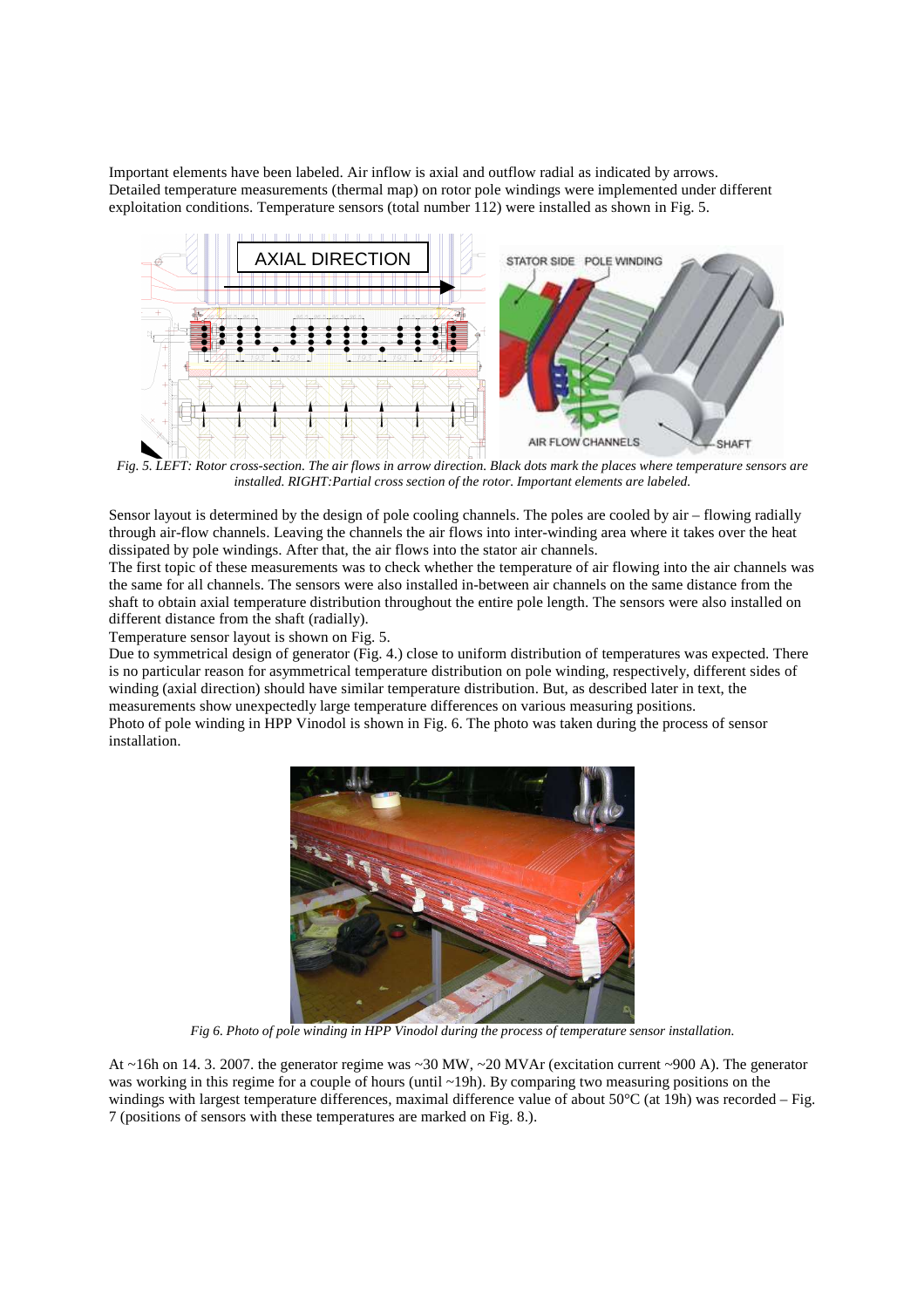

*Fig 7. Temperature as a function of time on two selected sensors on pole winding. At ~16 h the generator started working in the regime ~30 MW, ~20 MVAr (excitation current was ~900 A). After a few hours the generator stopped working in this regime (at ~19 h).* 

Due to power consumption requirements in the distribution system during the measurement, the temperature stationary state couldn't be reached. Presumably the rotor would continue to heat up if the regime remained. Rough estimate shows that the sensor 19 (red – Fig. 7.) would heat up to  $140^{\circ}$ C. Sensor 6 (blue – Fig. 7.) is expected to heat up to 90°C.

A clearer picture of temperature distribution is accomplished by thermal map (Fig. 8.) where pole winding is represented in 2D and it clearly shows that the temperature distribution isn't uniform thus indicating that the cooling isn't uniform as well. The side closer to the exciter (right side of Fig. 8.) is less efficiently cooled than the opposite side (left side of Fig. 8.)



*Fig 8. Thermal map of rotor pole winding in HPP Vinodol at ~19h. The pole is represented in 2D and rotation direction is marked. Temperature asymmetry is clearly seen. The blue and red dots mark the place where sensors #6/sensor #19 are mounted.* 

#### **2.3 HPP Dubrovnik**

Temperature measurements were performed on pole winding of generator 2 in HPP Dubrovnik during its operation.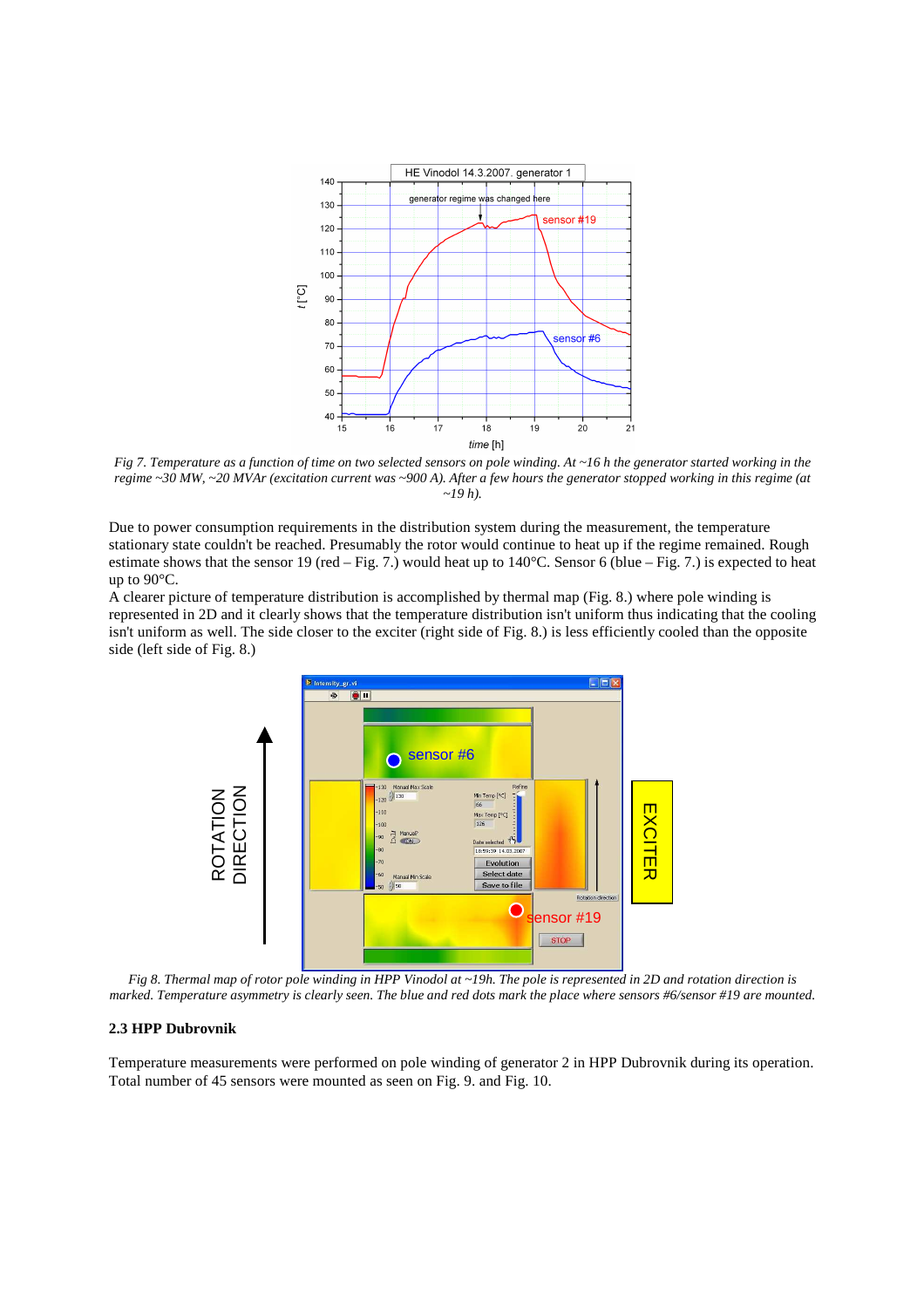

 *Fig. 9. Temperature sensors glued to rotor pole winding in HPP Dubrovnik. All sensors are mutually connected in parallel and end up with one transmitter/receiver.* 



 *Fig 10. LEFT: 3D isometric view of pole winding in HPP Dubrovnik with sensor positions. RIGHT: Two-dimensional representation of pole winding with temperature sensor positions.* 

An interesting regime was obtained on 7.7. 2007. when the generator was working with ~90 MW, ~65 MVAr thus dissipating a lot of heat. By looking at Fig. 11. it can be seen that the time for system to reach stationary state is  $\sim$ 4-5 hours (at ~14h active and reactive powers are nearly constant and the system reaches its constant temperature at ~18-19h, that is, 4-5 hours later). Although, because this interesting regime was achieved exactly at the time of measurement system installation, some points are missing (between ~9:30h and ~11:30h), it can be said (without making a big mistake) that the temperature wouldn't exceed 70°C in the lower zone and 65°C in the upper. As it is logical the lower zone is warmer (because of the construction – the air is more confined in the lower area). Also, the zone opposite to rotation direction is warmer.

Maximum temperature differences in viewed zones are  $\sim 10^{\circ}$ C and maximum absolute difference is  $\sim 15^{\circ}$ C. So, there are no large temperature differences that could lead to insulation failure.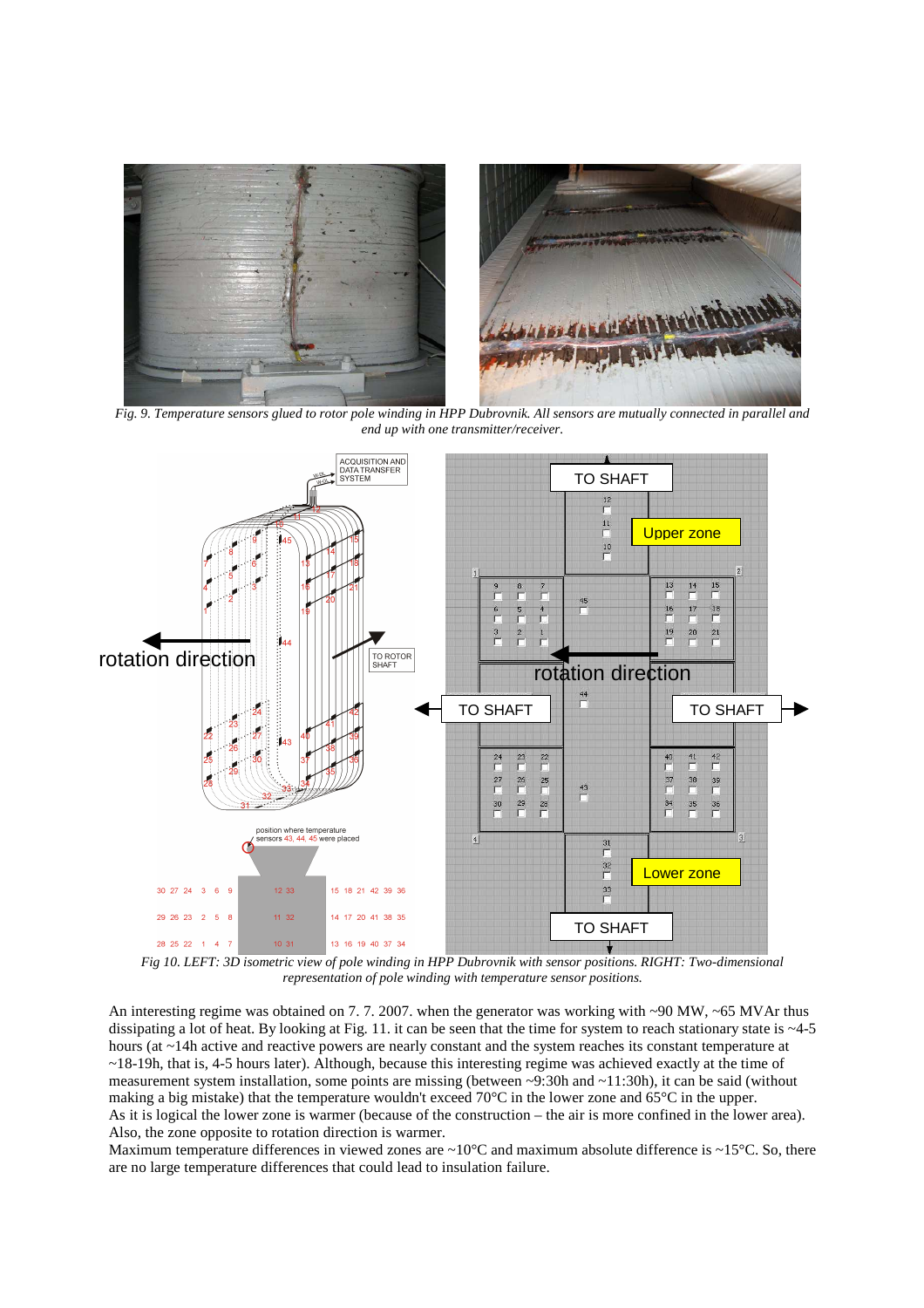The temperature measurements on iron (sensors 43, 44 and 45) are also interesting. It can be seen that during the first three hours the iron temperature was dropping and then – at ~8:30h the heating started. Clearly – the cooling of iron is a consequence of establishing water flow through turbine so the heat was conducted from iron to turbine. At the same time the iron is heated by conduction from dissipated heat on pole winding and (possible) eddy currents in iron. But the iron is never heated above 40°C.



*dimensional thermal map at ~12 h on 7. July 2007.* 

# **3. Conclusion**

The conclusions being made are sorted according to generators in HPP where temperatures on rotor elements were measured.

#### **3.1 HPP Dubrava**

The main purpose of temperature measurements on rotor pole winding was to monitor and obtain temperature trends which are a good indicator of the generator rotor state changes. This data is easily integrated into the monitoring system already supplied for this power plant.

#### **3.1 HPP Vinodol**

Very detailed temperature measurements on rotor pole winding were performed with the total number of 112 sensors. In a active/reactive power combination regime dissipating excessive heat the pole would heat up to almost 140°C! It was also determined that the pole cooling isn't uniform. On different pole positions – temperature differences up to 50°C were measured. This is, obviously, not satisfactory because of induced thermal stress which can result in insulation damage eventually leading to failure. The life span of the generator is also drastically reduced.

#### **3.1 HPP Dubrovnik**

Rotor pole winding temperature measurements on generator 2 in HPP Dubrovnik have shown the following:

 $\triangleright$  pole winding will never heat above 70°C